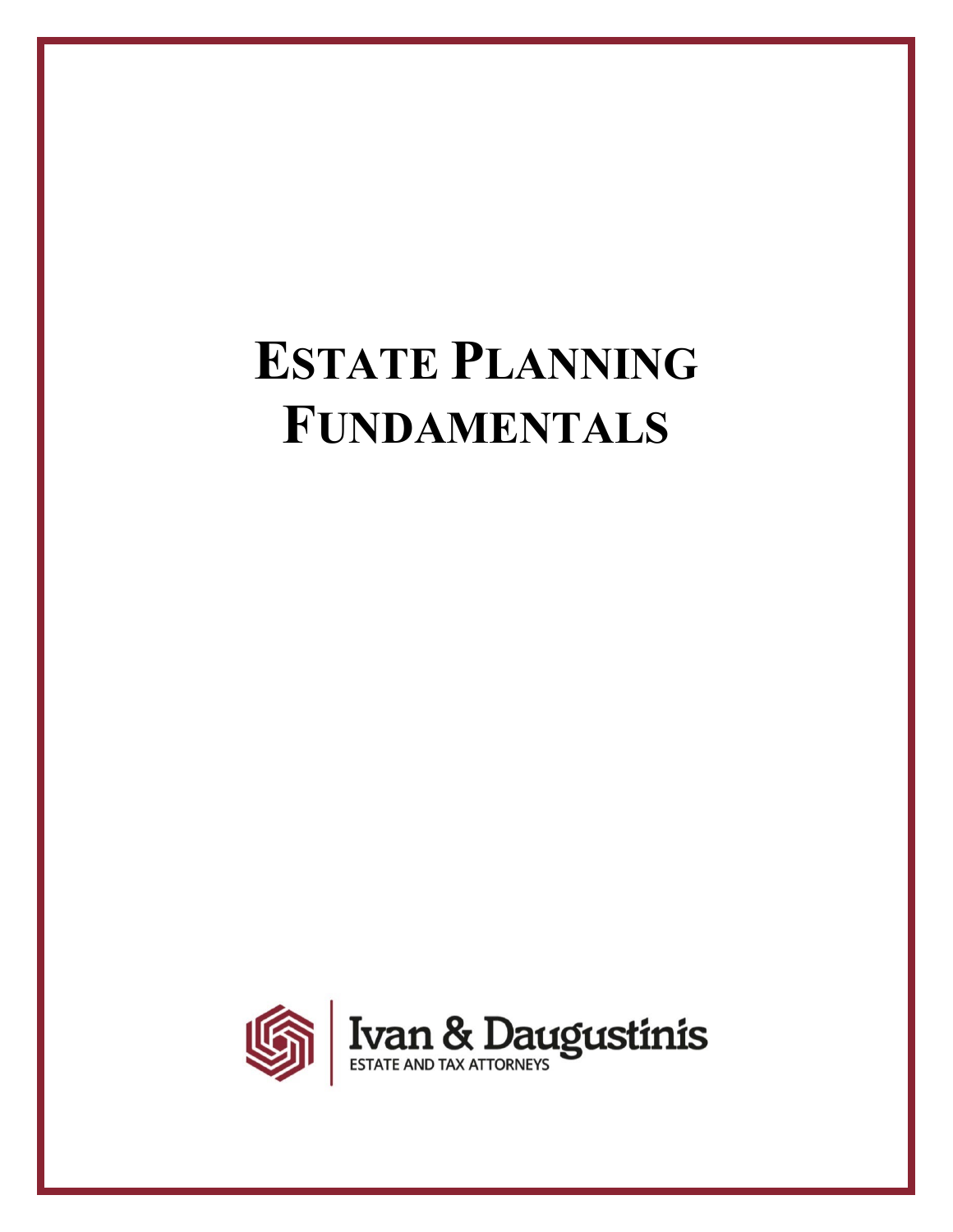#### **I. THE IMPORTANCE OF ESTATE PLANNING**

The ultimate goal of estate planning is to provide for the management and transfer of your property in the event of your death or incapacity, at the smallest financial and emotional cost to your family. A properly structured estate plan allows you to choose your beneficiaries, provide for the management of your assets and eliminate or reduce taxes. Without careful planning, your property may pass to unintended beneficiaries, may be reduced in value by unnecessary taxes or unsound investments, may lack adequate investment oversight, or may be unavailable to you and your family in the event of your illness and incapacity. All of these potential problems may cause financial and emotional insecurity during your lifetime or after death.

#### **II. PROVIDING FOR THE MANAGEMENT OF YOUR PROPERTY IN THE EVENT OF ILLNESS OR INCAPACITY**

#### **A. Revocable Trust.**

If you desire assistance in managing your assets, wish to avoid probate or are concerned with the management of your financial affairs in the event of your illness or incapacity, you should consider transferring your assets to a "Revocable Trust". A Revocable Trust is a flexible arrangement in which you transfer assets to yourself, another individual or a trust company, as "trustee." The trustee invests, manages and disposes of the assets for your benefit and, after your death, for the benefit of the beneficiaries you designate in the written trust agreement. You can retain complete control of your investments (by acting as your own trustee), completely delegate financial management to a family member, trusted friend or a professional trustee, or act jointly with any one of these. You can also change the trust agreement or terminate the trust at any time.

A Revocable Trust also provides an asset management team selected by you to handle your affairs in the event of your illness or incapacity. This can avoid the expense and delay of obtaining a court-appointed guardian to manage your assets. Furthermore, since the trust assets will not be subject to the probate process upon your death, your family will continue to be provided for without interruption during a time of great stress. See attached Exhibit A, Exhibit B, and Exhibit C with flowchart illustrations of Revocable Trust estate plans.

#### **B. Durable Powers of Attorney.**

In certain cases, you may adequately provide for asset management in the event of temporary illness or incapacity through the use of a Durable Power of Attorney. This document enables a designated individual to manage your assets and/or make health care decisions for you in the event you are no longer capable of doing so.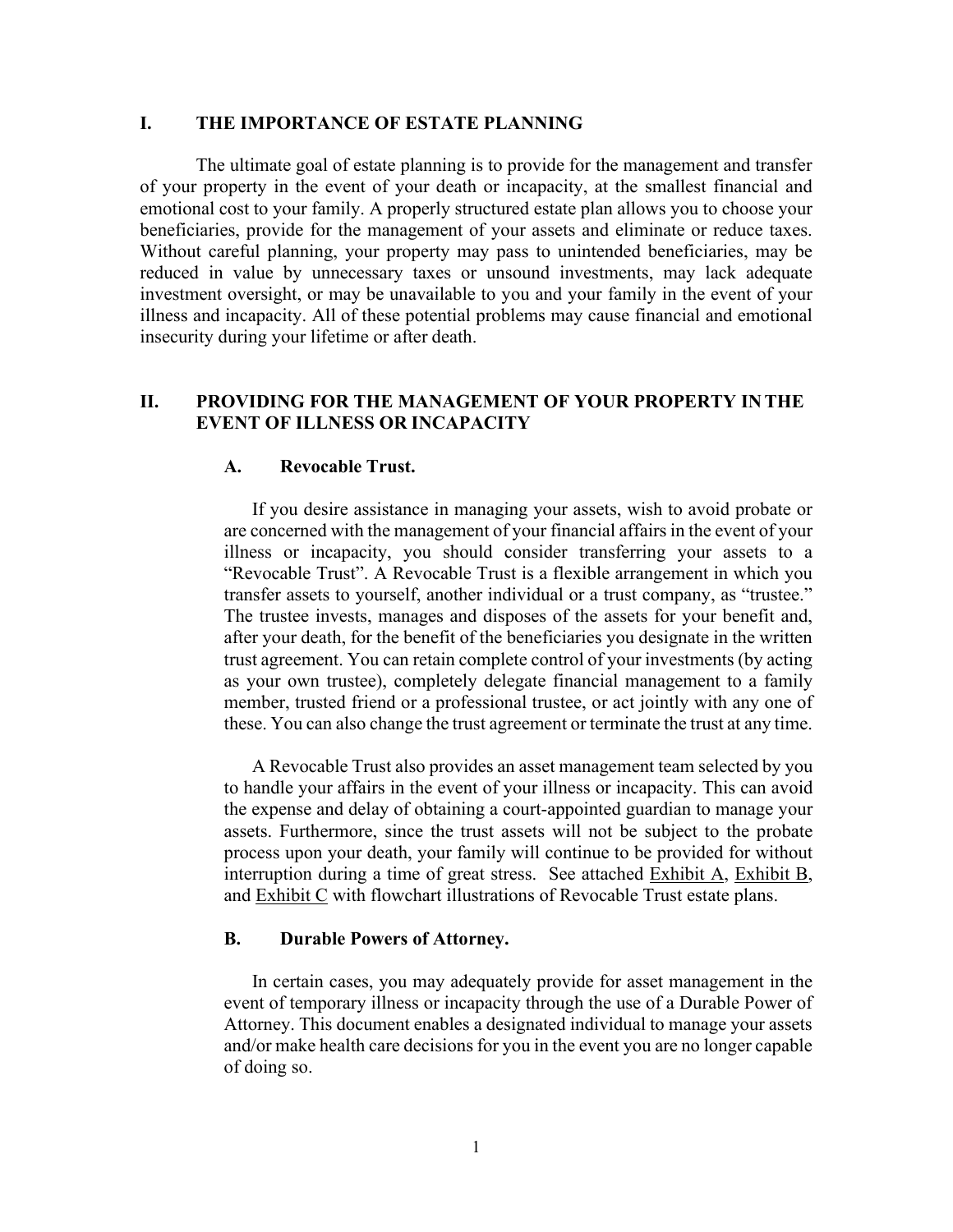#### **III. PROVIDING FOR THE TRANSFER OF YOUR PROPERTY AT DEATH**

At your death, your property will be transferred in one of two ways. Certain assets, sometimes referred to as non-probate assets, will be distributed without reference to your Last Will and Testament and without supervision by the probate court. Non- probate assets include:

- 1. Assets owned jointly with right of survivorship which will pass to the surviving joint owner.
- 2. Assets held in trusts (like the Revocable Trust) which will pass according to the trust agreement.
- 3. Life insurance or annuity proceeds which will be paid to the beneficiaries you designate in the policy or beneficiary form.
- 4. Pension, profit-sharing, deferred compensation or other corporate death benefits, and individual retirement accounts, which will be paid to the beneficiaries you designate in the beneficiary form.

Your other assets will be distributed under the supervision of the probate court in accordance with your Last Will and Testament, or if you do not have a Will, as provided by Florida law.

#### **IV. ESTATE TAXATION**

The federal government imposes an estate tax on transfers at death based on the fair market value of your property at the time of your death. The property subject to taxation at death includes such assets as real estate, cash, securities, partnership interests, personal and group life insurance, individual retirement accounts, pension and profit- sharing plans, deferred compensation and stock options. The estate planning process focuses largely on reducing or eliminating these taxes. This may be accomplished by taking maximum advantage of deductions and credits which include: (1) the "estate tax exclusion amount" which exempts a specified amount of your estate from tax, and (2) the "unlimited marital deduction" available to U.S. citizens, which permits married couples to defer the tax until the survivor's death.

#### **V. TAX PLANNING FOR MARRIED COUPLES**

#### **A. The Benefit of a Tax Efficient Estate Plan.**

If you leave all your assets to your spouse either outright or in a qualifying "marital trust," the marital deduction may permit all federal estate tax to be postponed until your spouse's death assuming the surviving spouse is a U.S. Citizen. Any assets remaining at your spouse's death will be taxed as part of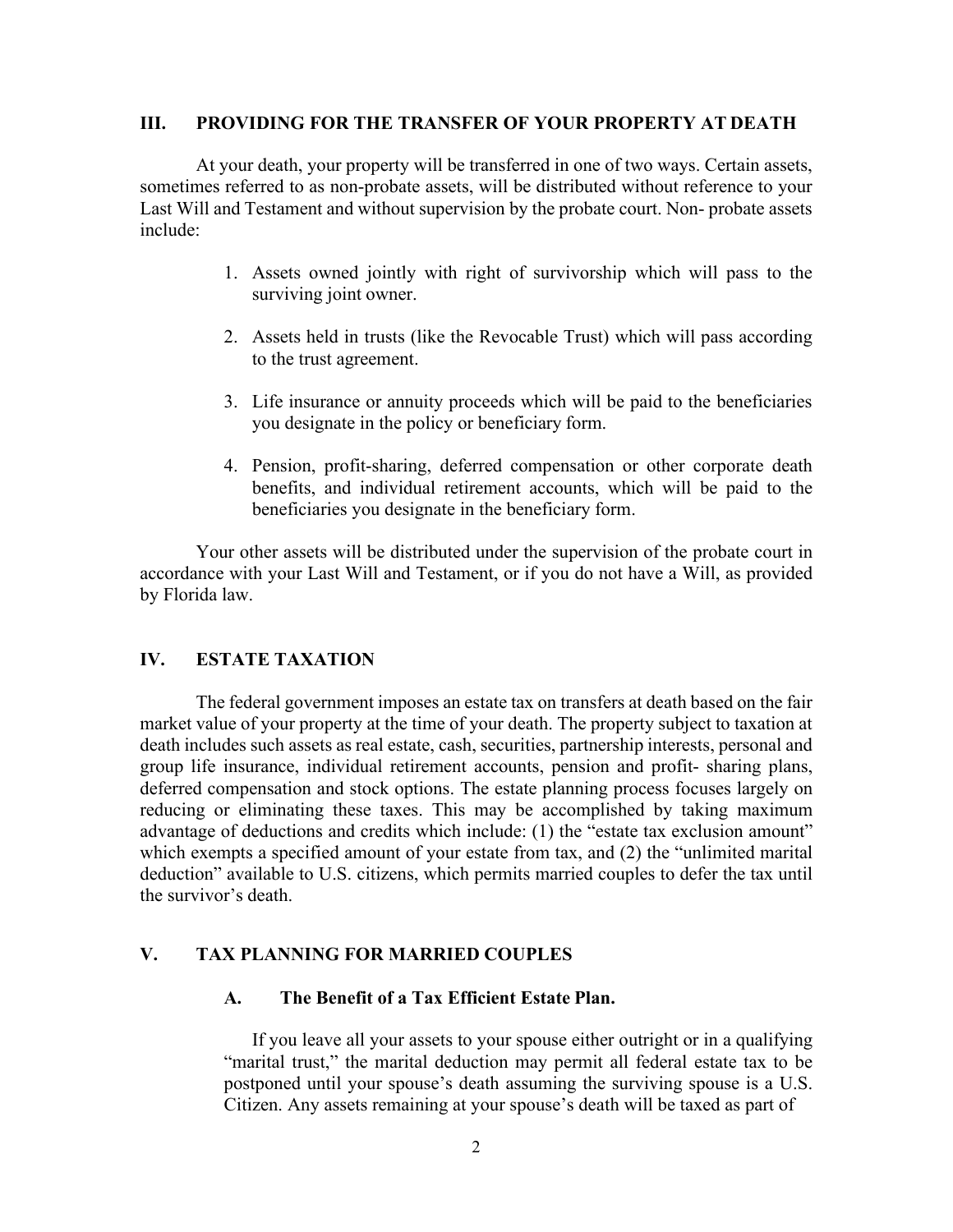his or her estate, however, since the marital deduction defers rather than eliminates the federal tax.

Under the Tax Cuts and Jobs Act ("the Act") of 2017, the estate tax basic exclusion amount and generation-skipping transfer ("GST") tax exemption were significantly increased. The exemptions currently stand at \$12,060,000 per individual for 2022. Provided certain conditions are met, the deceased spouse's unused estate tax exclusion amount may be combined with the surviving spouse's estate tax basic exclusion amount.

Therefore, if the combined estates of you and your spouse exceed the amount exempt from estate tax, the use of a simple estate plan leaving everything to your spouse may cause unnecessary taxes to be paid, reducing the eventual inheritance of your children. Those taxes can be minimized or possibly eliminated completely by using an estate plan that takes advantage of both of your estate tax exclusion amounts. This is accomplished at the first spouse's death by leaving the amount exempt from estate tax in an "estate tax- sheltered trust" for the surviving spouse.

#### **B. Designing the Estate Tax-Sheltered Trust.**

The estate tax-sheltered trust can be designed with a great deal of flexibility. Your spouse can be given the entire net income of the trust and any principal needed to support his or her lifestyle, as well as a right to withdraw 5 percent of the trust principal every year without regard to need. Your spouse also may be given limited rights to determine who will receive the trust funds at his or her death.

Depending on the terms of the trust, it is possible for your spouse to be the sole trustee. Otherwise, a co-trustee can be named in your Revocable Trust or selected by your spouse after your death to assist with the management of the trust funds. Your family can also be given the right to replace the co-trustee at any time. In addition, the co-trustee may be permitted to pay any income not needed by your spouse directly to or for the benefit of your children or grandchildren.

#### **C. Disclaimer Trust to Preserve Options.**

If at the time you sign your estate planning documents, you are uncertain whether the potential tax savings will justify the creation of an estate taxsheltered trust, or if you would prefer to let your spouse make that decision after your death, complete flexibility can be accomplished through the use of a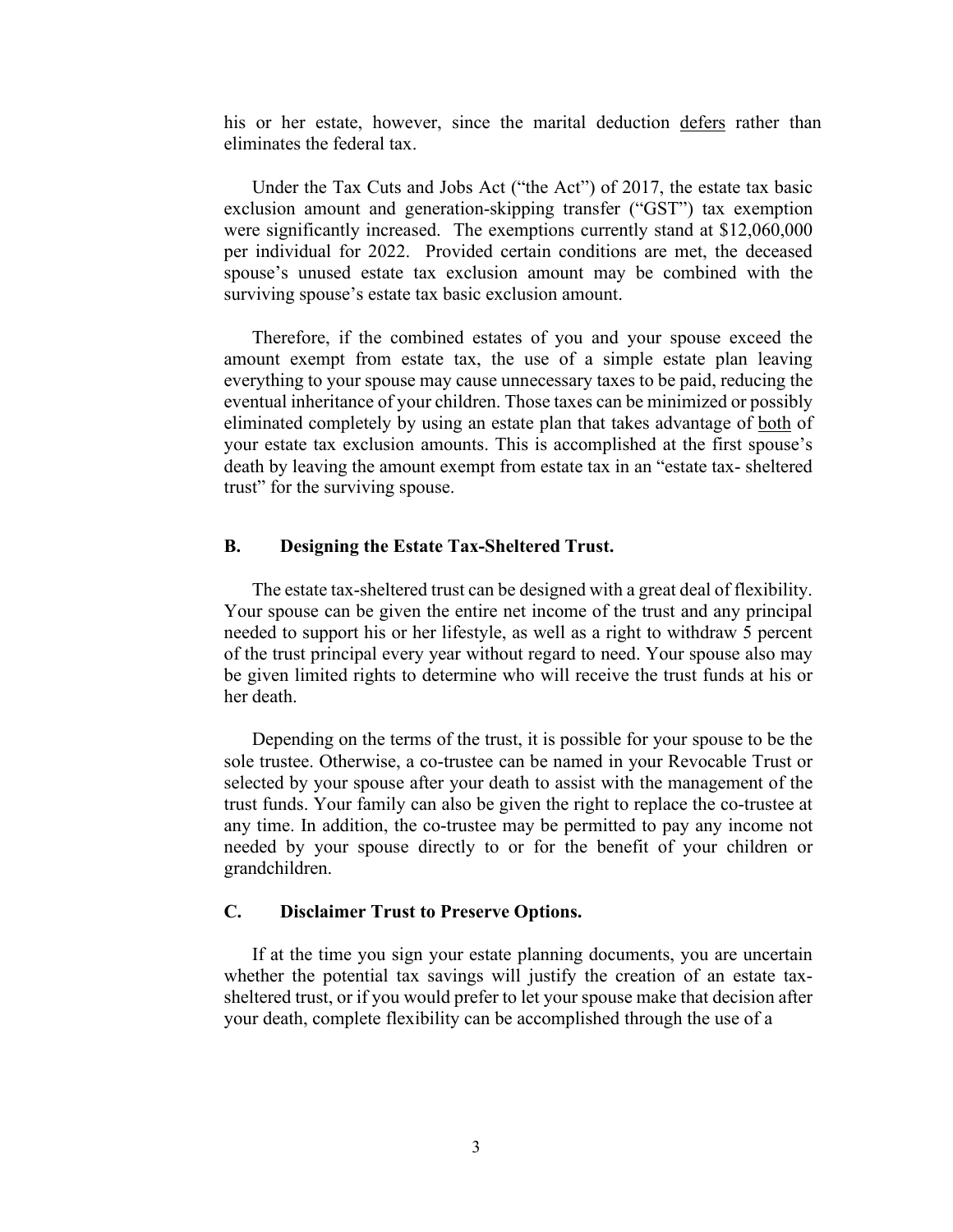"Disclaimer Trust." This is a trust created by your Will or Revocable Trust similar to an estate tax-sheltered trust. However, you do not direct that any part of your estate be placed in this trust. Instead, you leave your entire estate to your spouse, but allow your spouse to decide whether a portion of your estate should be added to the Disclaimer Trust. This voluntary decision to put property into the Disclaimer Trust can be made within nine (9) months of your death.

#### **D. Is there a Need for a Marital Trust?**

In order to postpone all U.S. estate tax until your spouse's death, the balance of your estate in excess of the amount exempt from estate tax (the "marital share") must be left either outright to your spouse or in a qualifying marital trust. Although there is no federal estate tax reason to leave the marital share in trust, you may prefer a trust (1) to assist your spouse with the management of the trust assets, (2) to make certain that the property passes to your children at your spouse's death, or (3) provide some wealth protection of the trust assets. The latter reason may be particularly important if you have children by a prior marriage. If the marital share is left in trust, your spouse must receive all the net income, and may have access to as much principal as you specify.

#### **E. Estate Equalization – "Portability".**

If your assets exceed the estate tax exclusion amount, but your spouse's assets do not, and your spouse predeceases you, under the new tax law enacted in January 2013, a surviving spouse may be permitted to also utilize the deceased spouse's unused basic exclusion amount, but only if an election was made on a timely filed estate tax return for the deceased spouse and only if the surviving spouse does not remarry. Even if a surviving spouse successfully ports the deceased spouse's unused basic exclusion amount, the GST tax exemption of a deceased spouse cannot be used by the survivor. Because of the restrictive nature of these rules, you may wish to transfer some of your assets into your spouse's name or purchase future investments in his or her name, so that each of your estates equals or exceeds the estate tax exclusion amount and GST tax exemption.

#### **F. Irrevocable Life Insurance Trust ("ILIT")**

In determining your estate net worth for estate tax planning purposes, you must include the value of any life insurance policies on your own life. These values oftentimes lead an otherwise non-taxable estate to become taxable. This problem can be avoided through the use of an irrevocable life insurance trust. If structured properly, the life insurance trust will be the owner of the life insurance policy, thereby removing the proceeds from your taxable estate and exempting it from estate tax. See Exhibit D for a flowchart illustration of an Irrevocable Life Insurance Trust.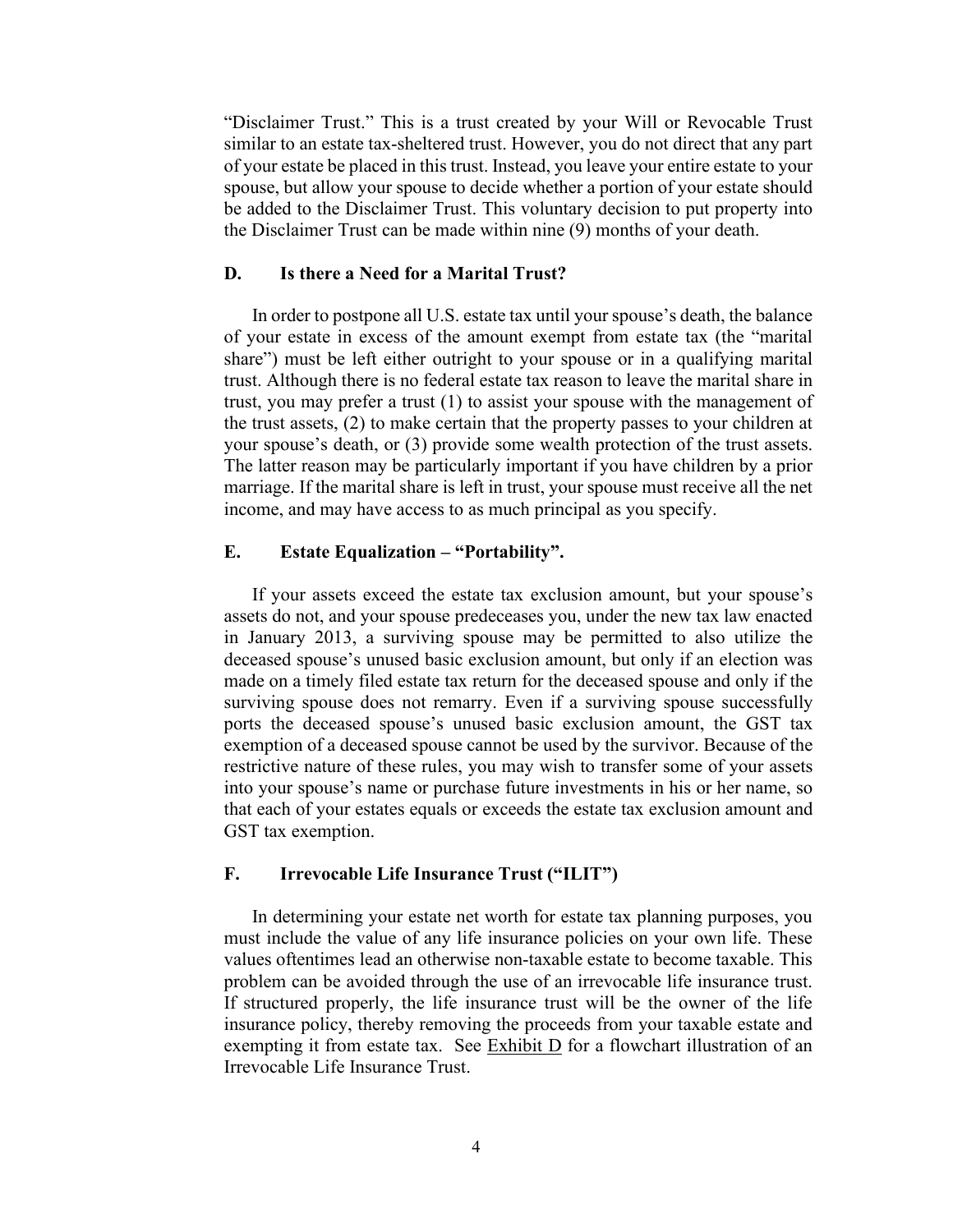#### **VI. PLANNING FOR YOUR CHILDREN'S INHERITANCE**

If you leave property to your children or grandchildren, and do not arrange for the property to be held in a trust or by a custodian under the Florida Uniform Transfers to Minors Act, each child who has attained age eighteen will be entitled to receive his or her inheritance outright. If the child is under eighteen, a guardian will be appointed to manage the child's property until that time. The guardian will be entitled to reasonable compensation and will be required to account to the court at least annually for approval of his or her actions.

To avoid the necessity and cost of a court-appointed guardian, you should provide for the child's inheritance to be held in trust. A trust will ensure that your child will not receive a substantial inheritance outright at an early age when he or she may not be ready to manage the funds or spend them wisely. A trustee can be named to manage the trust funds and distribute them to the child as needed, until the child reaches the age selected by you for outright receipt of his or her inheritance.

#### **VII. GENERATION-SKIPPING TAX PLANNING**

If you leave your estate to your children, it could be subject to estate tax at your death and, to the extent it is not consumed during their lifetime, to a possible second estate tax at their deaths. Many people have tried to avoid this second estate tax by leaving all or a portion of their estates directly to their grandchildren or in trust for the lifetime of their children. Unfortunately, such transfers may be subject to an additional generation-skipping transfer (GST) tax. For instance, if you leave your entire estate directly to your grandchildren, it may be subject to both estate tax and generation- skipping transfer tax at your death. These tax rates are basically the same as the estate tax rates. However, there are important credits to take advantage of in this planning. Careful planning can minimize the burden of this "additional taxation" as well as provide enhanced protection for your beneficiaries. If the GST exemption is allocated to create a fully GST exempt trust, no distributions (including final distributions) from that trust will be subject to the generationskipping transfer tax.

#### **VIII. LIFETIME GIFTS**

If there is a possibility that your estate will be subject to federal estate tax even after you adopt an estate plan that takes full advantage of the available credits and deductions, the tax may be substantially reduced through lifetime giving. The most attractive gifts are assets that have a low current value, but are likely to appreciate in value or generate substantial income during your lifetime. A gift of such assets will avoid estate tax on both the appreciation in value and future income.

Lifetime gifts are subject to a federal "gift tax" which is imposed at the same basic tax rate as the estate tax. However, you are currently entitled to give up to \$16,000 annually to as many persons as you like without paying gift tax or having to file a gift tax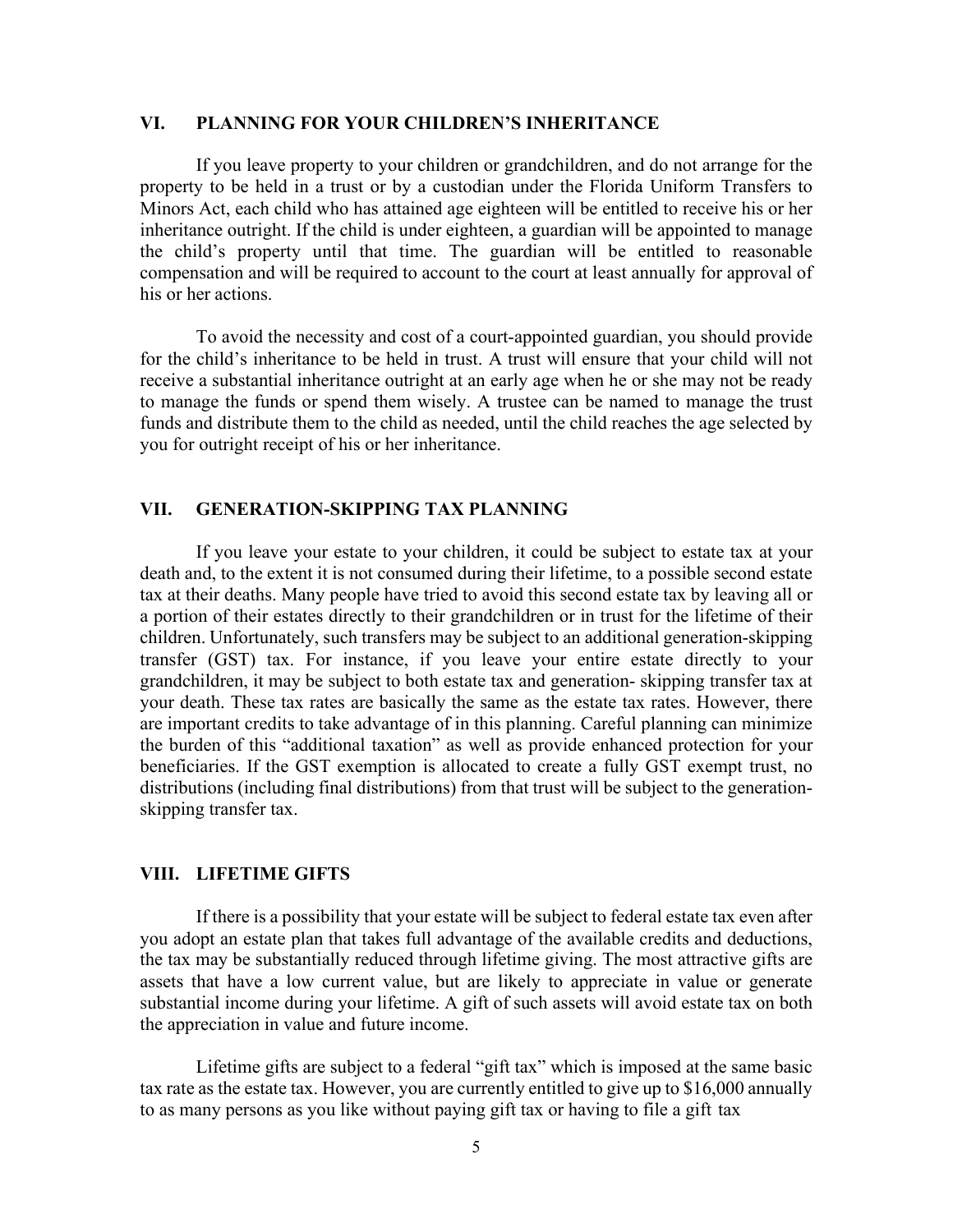return. If you are married, you can double the amount but you need to file a gift tax return. A program designed to take advantage of this "annual exclusion" from gift tax can be very effective. For instance, if you are married and have two children and four grandchildren, you and your spouse together can give \$32,000 annually to each of the six family members, or a total of \$192,000 annually. Even if your gifts exceed the available annual exclusions, no tax must be paid until your cumulative lifetime gifts exceed your lifetime gift tax credit (currently \$12,060,000 or \$24,120,000 for a married couple). Such gifts will, however, reduce the amount that can be transferred tax-free at your death since they will use up the estate tax credit that would otherwise be available to your estate.

#### **IX. SELECTION OF PERSONAL REPRESENTATIVES, TRUSTEES AND GUARDIANS**

While the need for a professional personal representative (the Florida term for "executor") or trustee will depend in large part on the complexity of your personal and financial circumstances, it is important to realize that the benefits of a well-structured estate plan can easily be jeopardized unless your personal representatives and trustees not only have good judgment in nonfinancial and family matters, but also have the training and experience to make complex economic and tax decisions. Your personal representative collects and invests your assets during the period that your estate is being administered, makes distributions to your family as needed, files the required tax returns, and makes the appropriate tax elections and decisions. Since there are many options available to reduce taxes, the period during which the estate is being administered provides a unique opportunity to achieve substantial tax savings for the estate and its beneficiaries. The personal representative should either have the professional expertise to make the right decisions, or the wisdom to retain and follow the advice of a tax attorney who specializes in estate administration.

The personal representative should also have access to the investment expertise needed to take your place as the "manager" of the family's resources during the period that the estate is in administration.

The trustee takes over from your personal representative after your estate is settled. The trustee's job is to manage any portion of your estate left in trust. This includes investment of the trust assets to meet the family's needs and objectives, as well as financial and tax planning.

If you have minor children, your Will should name guardians for your children in case both you and your spouse die while your children are minors. While the trustee will manage your children's inheritance and provide funds for their expenses, it will be the guardians who fulfill your role as parents and make personal decisions concerning the development and welfare of your children. Often it is advisable to separate these two roles.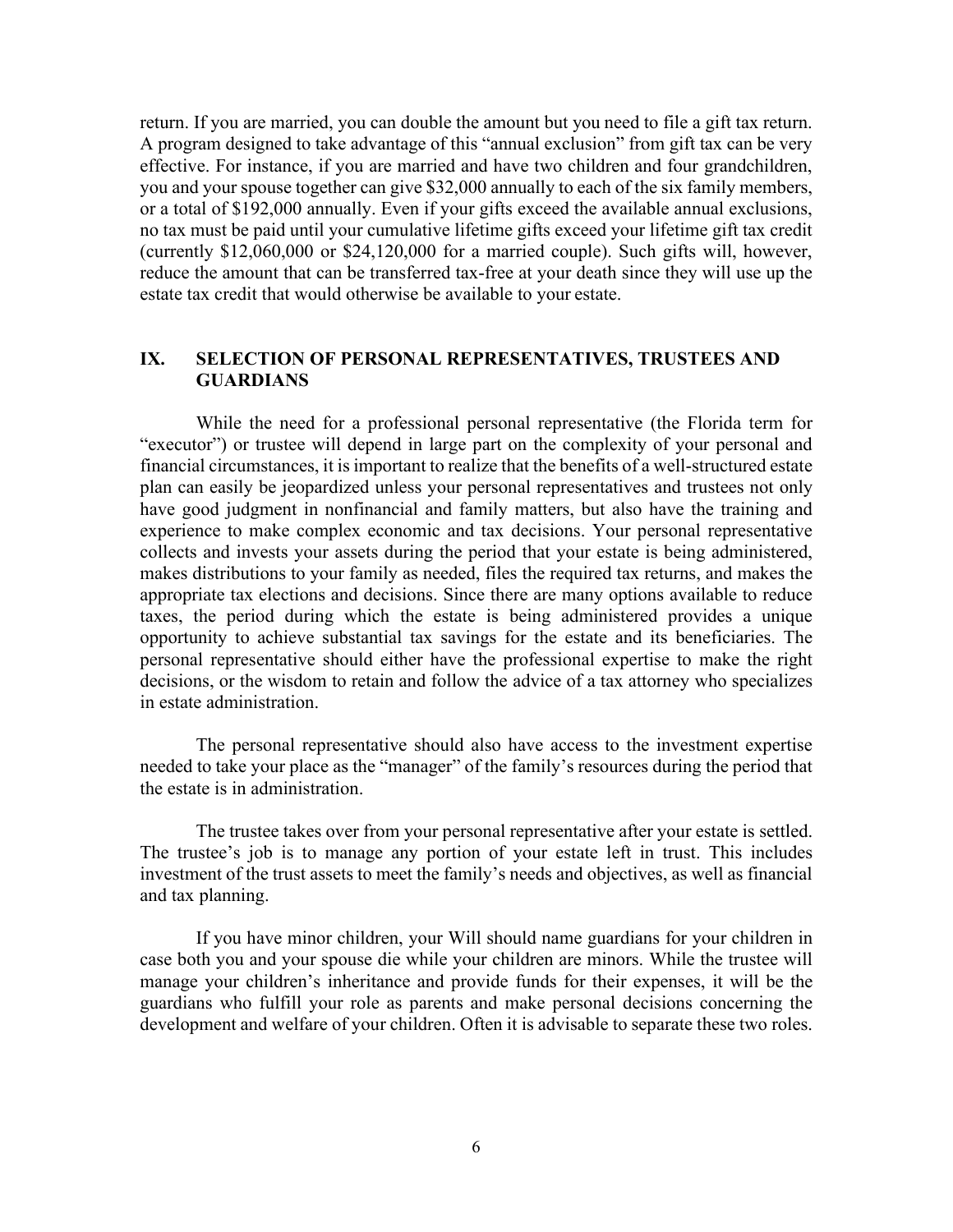#### **X. EMPLOYEE BENEFITS AS PART OF YOUR ESTATE PLAN**

Your employee benefits will be paid at your death to the beneficiaries specified by the plan or named by you. In light of recent changes in the tax laws, it is very important to coordinate payment of these benefits with your overall estate plan. In certain cases, these benefits should go to the surviving spouse directly. In other cases, it may be preferable to direct that these benefits be paid to your estate, where they can be used to fund an estate tax-sheltered trust. With proper planning, it is even possible to keep both of these options open.

#### **XI. CHARITABLE GIFTS**

If you make substantial gifts to charity each year or intend to do so at your death, you may be interested in establishing a charitable trust, private foundation or other vehicle for charitable giving. Such a step can increase or accelerate the income and estate tax deductions available to you.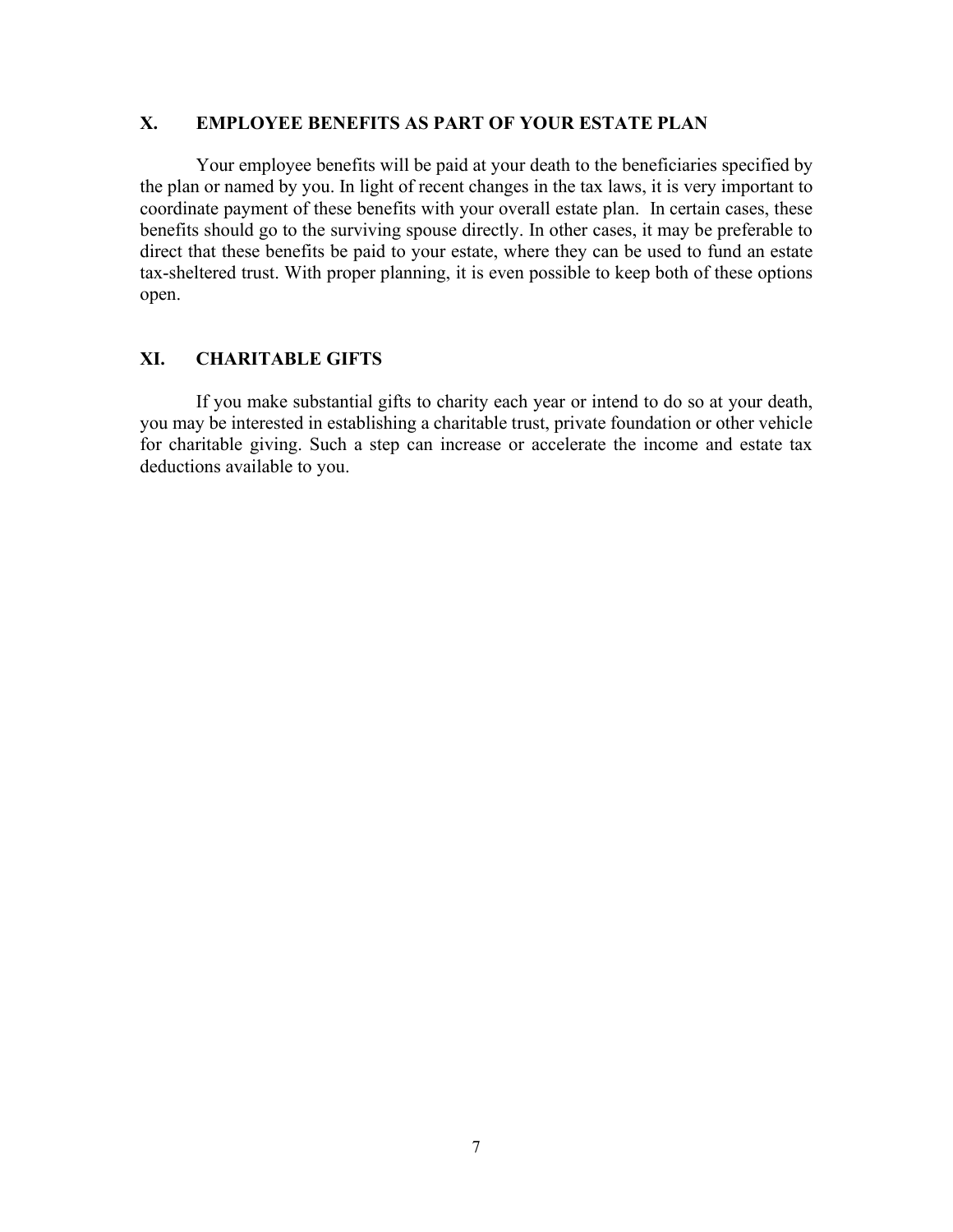### **JOHN DOE Revocable Trust – Single Person Plan 2022**

–GST nonexempt portion subject to estate tax and a general power to appoint any nonexempt share to the creditors of the beneficiary's estate at eac otherwise identical terms as the GST exempt portion.

#### **TRUSTS FOR DESCENDANTS (GST Nonexempt)**

–Each of John's children serves as sole trustee of his or her own trusts. When a grandchild or more remote descendant attains age 35, he or sh her own trusts, together with the trustee then serving. When such descendant attains age 40, he or she may serve as sole trustee of his or her independent trustee or co-trustee, if desirable.

–Income and principal from each beneficiary's share may be distributed to the beneficiary in the trustees' discretion for the beneficiary's health, maintenance.

#### **TRUSTS FOR DESCENDANTS (GST Exempt)**

–GST exempt portion not subject to estate tax at each beneficiary's death.

–Each beneficiary may appoint the trust assets remaining in his or her separate trusts at his or her death among John's other descendants. To not appointed by a beneficiary (or if a child does not survive John), his or her trust is divided into shares for his or her children, or if none, then held in further trust for multiple generations under the terms of this trust.

–If none of John's descendants are living, the remaining assets are distributed to John's intestate heirs.



## **EXHIBIT A**

| en                                                                       |  |
|--------------------------------------------------------------------------|--|
|                                                                          |  |
|                                                                          |  |
|                                                                          |  |
|                                                                          |  |
|                                                                          |  |
| ch beneficiary's death;                                                  |  |
|                                                                          |  |
| he may serve as co-trustee of his or<br>trusts and remove and appoint an |  |
| education, support and                                                   |  |
| the extent the remaining assets are<br>for John's other descendants, and |  |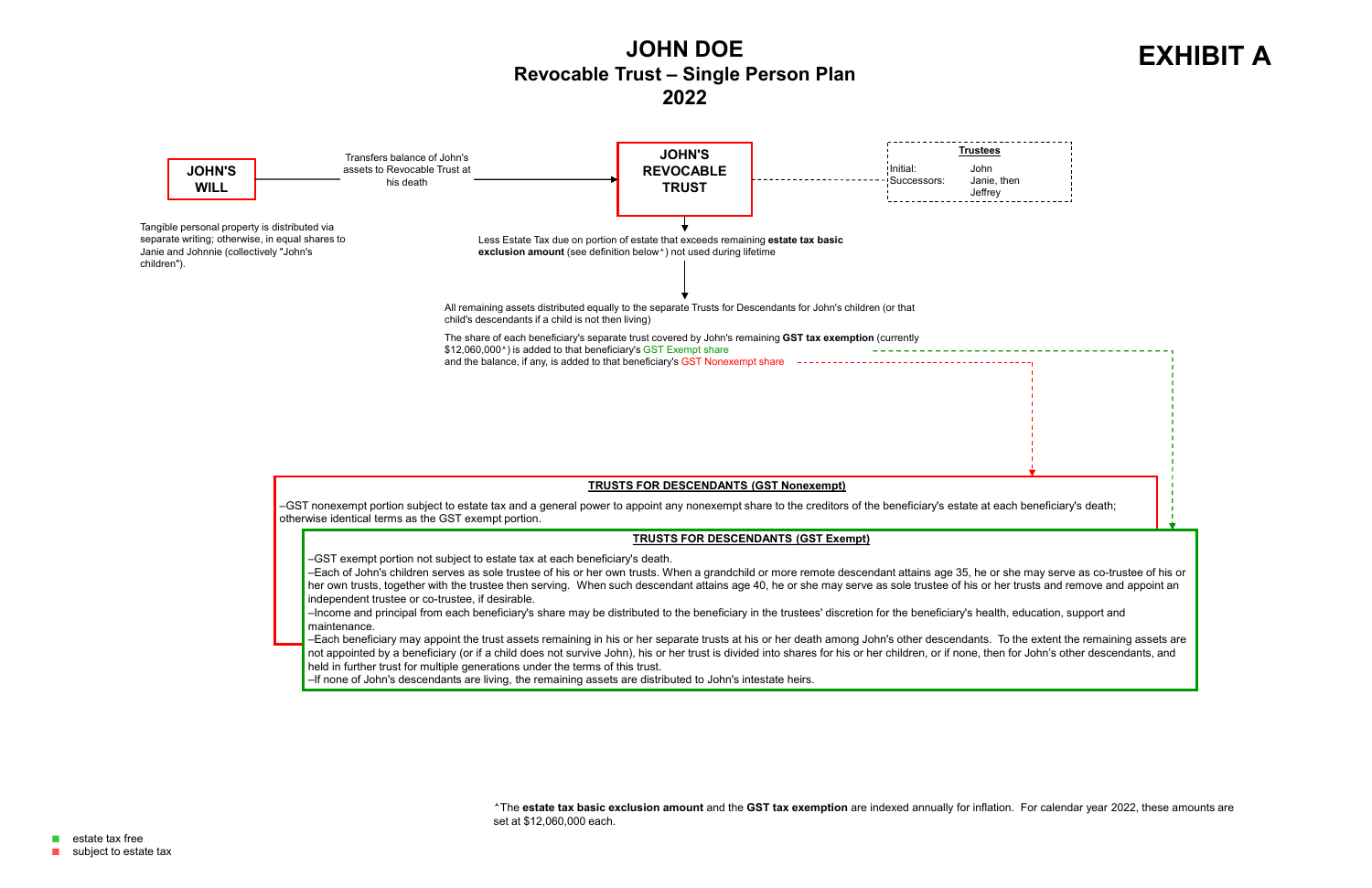### **JOHN DOE and JANE DOE Revocable Trust – 2 Trust Plan 2022**

\*The estate tax basic exclusion amount and the GST tax exemption are indexed annually for inflation. For calendar year 2022, these amounts are set at \$12,060,000 each. \*\*\* Provided certain conditions are satisfied, the surviving spouse's "estate tax applicable exclusion amount" is the sum of her basic exclusion amount, plus any unused portion of the first spouse's basic exclusion amount.

Presumes John predeceases Jane (Plan would be substantially reciprocal if Jane predeceases John)

|                                  | <b>JOHN'S</b><br><b>REVOCABLE</b><br><b>TRUST</b>                                                                                                                   |                                                                                                                                                                                                                                                                                                                                                                                                                                                                                                                                                                                                                                                                                                                                                                                                                                                                         | For tax purposes, property should be divided during lifetime so that neither<br>trust has assets in excess of combined estate tax basic exclusion amount<br>and GST Tax exemption amount* without the other having at least that<br>amount of assets                                                                                                                                                                                                                                                                                                                                                                                                                                                                                                                                                                                                                                                     | <b>JANE'S</b><br><b>REVOCABLE</b><br><b>TRUST</b>                                                                                                              |
|----------------------------------|---------------------------------------------------------------------------------------------------------------------------------------------------------------------|-------------------------------------------------------------------------------------------------------------------------------------------------------------------------------------------------------------------------------------------------------------------------------------------------------------------------------------------------------------------------------------------------------------------------------------------------------------------------------------------------------------------------------------------------------------------------------------------------------------------------------------------------------------------------------------------------------------------------------------------------------------------------------------------------------------------------------------------------------------------------|----------------------------------------------------------------------------------------------------------------------------------------------------------------------------------------------------------------------------------------------------------------------------------------------------------------------------------------------------------------------------------------------------------------------------------------------------------------------------------------------------------------------------------------------------------------------------------------------------------------------------------------------------------------------------------------------------------------------------------------------------------------------------------------------------------------------------------------------------------------------------------------------------------|----------------------------------------------------------------------------------------------------------------------------------------------------------------|
|                                  |                                                                                                                                                                     |                                                                                                                                                                                                                                                                                                                                                                                                                                                                                                                                                                                                                                                                                                                                                                                                                                                                         | <b>JOINT PROPERTY</b>                                                                                                                                                                                                                                                                                                                                                                                                                                                                                                                                                                                                                                                                                                                                                                                                                                                                                    |                                                                                                                                                                |
| <b>AT FIRST DEATH</b><br>(John): |                                                                                                                                                                     |                                                                                                                                                                                                                                                                                                                                                                                                                                                                                                                                                                                                                                                                                                                                                                                                                                                                         | Passes to surviving spouse by operation of law                                                                                                                                                                                                                                                                                                                                                                                                                                                                                                                                                                                                                                                                                                                                                                                                                                                           |                                                                                                                                                                |
|                                  |                                                                                                                                                                     | John's remaining estate tax basic exclusion amount* less any exclusion<br>amount used during lifetime                                                                                                                                                                                                                                                                                                                                                                                                                                                                                                                                                                                                                                                                                                                                                                   | NO ESTATE TAX<br>Amount in excess of John's remaining basic exclusion amount                                                                                                                                                                                                                                                                                                                                                                                                                                                                                                                                                                                                                                                                                                                                                                                                                             |                                                                                                                                                                |
|                                  |                                                                                                                                                                     |                                                                                                                                                                                                                                                                                                                                                                                                                                                                                                                                                                                                                                                                                                                                                                                                                                                                         |                                                                                                                                                                                                                                                                                                                                                                                                                                                                                                                                                                                                                                                                                                                                                                                                                                                                                                          |                                                                                                                                                                |
|                                  |                                                                                                                                                                     | <b>CREDIT SHELTER TRUST</b>                                                                                                                                                                                                                                                                                                                                                                                                                                                                                                                                                                                                                                                                                                                                                                                                                                             | <b>MARITAL TRUST**</b>                                                                                                                                                                                                                                                                                                                                                                                                                                                                                                                                                                                                                                                                                                                                                                                                                                                                                   |                                                                                                                                                                |
| other two children).             | they all fail or cease to serve, then a corporate trustee will be appointed.<br>descendants for multiple generations under the terms of the Trusts for Descendants. | -Trustee is Jane. If Jane fails or ceases to serve, Jane's brother Jeffrey, then ABC Bank, in that order, will serve as successor trustees. I<br>-Trust continues for the benefit of Jane and your children with distributions of income or principal during Jane's lifetime in the trustees'<br>discretion for health, education, support and maintenance, taking into consideration Jane's primary needs. If an independent trustee is<br>serving, distributions may be made to Jane and your children for any reason in the independent trustee's sole and absolute discretion.<br>Distributions to your children must be made equally (e.g., if a distribution were made to a child, equal distributions must be made to your<br>-Upon Jane's death, subject to her special power to appoint assets among your descendants, the GST exempt share continues for your | -Trustee is Jane. If Jane fails or ceases to serve, Jane's brother Jeffrey, then ABC Bank, in that order, will serve as successor<br>trustees. If they all fail or cease to serve, then a corporate trustee will be appointed.<br>-Trust continues for Jane's lifetime with mandatory distributions of income and principal in the trustees' discretion for Jane's<br>health, education, support, and maintenance. If an independent trustee is serving, distributions may be made to Jane for any<br>reason in the independent trustee's sole and absolute discretion.<br>-Upon Jane's death, subject to her special power to appoint assets among your descendants, the remaining trust assets are<br>added to and distributed in accordance with the terms of the Credit Shelter Trust.                                                                                                               | ** A Marital Trust will be created only on the death of the first<br>spouse. The value of the Marital Trust will be included in the                            |
| <b>AT SECOND DEATH</b>           |                                                                                                                                                                     |                                                                                                                                                                                                                                                                                                                                                                                                                                                                                                                                                                                                                                                                                                                                                                                                                                                                         |                                                                                                                                                                                                                                                                                                                                                                                                                                                                                                                                                                                                                                                                                                                                                                                                                                                                                                          | gross estate of the surviving spouse at their death.                                                                                                           |
| $(Jane)$ :                       |                                                                                                                                                                     |                                                                                                                                                                                                                                                                                                                                                                                                                                                                                                                                                                                                                                                                                                                                                                                                                                                                         | Portion covered by both spouses' remaining GST exemptions*<br>added to GST Exempt share $- - - - - - - - - - -$<br>and balance added to GST Nonexempt share $- - - - - - -$                                                                                                                                                                                                                                                                                                                                                                                                                                                                                                                                                                                                                                                                                                                              | Tax on the value of assets in excess of<br>estate tax applicable exclusion amount***;<br>remainder held for descendants under<br><b>Trusts for Descendants</b> |
|                                  |                                                                                                                                                                     |                                                                                                                                                                                                                                                                                                                                                                                                                                                                                                                                                                                                                                                                                                                                                                                                                                                                         |                                                                                                                                                                                                                                                                                                                                                                                                                                                                                                                                                                                                                                                                                                                                                                                                                                                                                                          |                                                                                                                                                                |
|                                  | <b>GST</b> exempt portion.                                                                                                                                          | TRUSTS FOR DESCENDANTS (GST NON-EXEMPT)                                                                                                                                                                                                                                                                                                                                                                                                                                                                                                                                                                                                                                                                                                                                                                                                                                 | -GST nonexempt portion subject to estate tax and a general power to appoint any nonexempt share to the creditors of the beneficiary's estate at each beneficiary's death; otherwise identical terms as the                                                                                                                                                                                                                                                                                                                                                                                                                                                                                                                                                                                                                                                                                               |                                                                                                                                                                |
|                                  |                                                                                                                                                                     | -GST exempt portion not subject to estate tax at each beneficiary's death.<br>-Divided into equal shares for your children, with a deceased child's share further divided among his or her descendants.<br>or her trusts and remove and appoint an independent trustee or co-trustee, if desirable.<br>trustee is serving, distributions may be made to such beneficiary for any reason in the independent trustee's sole and absolute discretion.<br>under the terms of this trust. If none of your descendants are living, the remaining trust assets are distributed in equal shares to John's siblings and Jane's siblings.                                                                                                                                                                                                                                         | <b>TRUSTS FOR DESCENDANTS (GST EXEMPT)</b><br>-Trustee is Jane's brother Jeffrey. If Jeffrey fails or ceases to serve, ABC Bank will serve as successor trustee. If they both fail or cease to serve, then an independent trustee will be appointed. When a<br>descendant attains age 35, he or she may serve as co-trustee of his or her own trusts, together with the then serving trustee. When a descendant attains age 40, he or she may serve as sole trustee of his<br>-Income and principal from each beneficiary's share may be distributed to such beneficiary in the trustees' discretion for the beneficiary's health, education, support and maintenance. If an independent<br>-Upon a beneficiary's death, subject to his or her special power to appoint assets among your other descendants, his or her trust is divided into shares for his or her descendants for multiple generations |                                                                                                                                                                |

### **EXHIBIT B**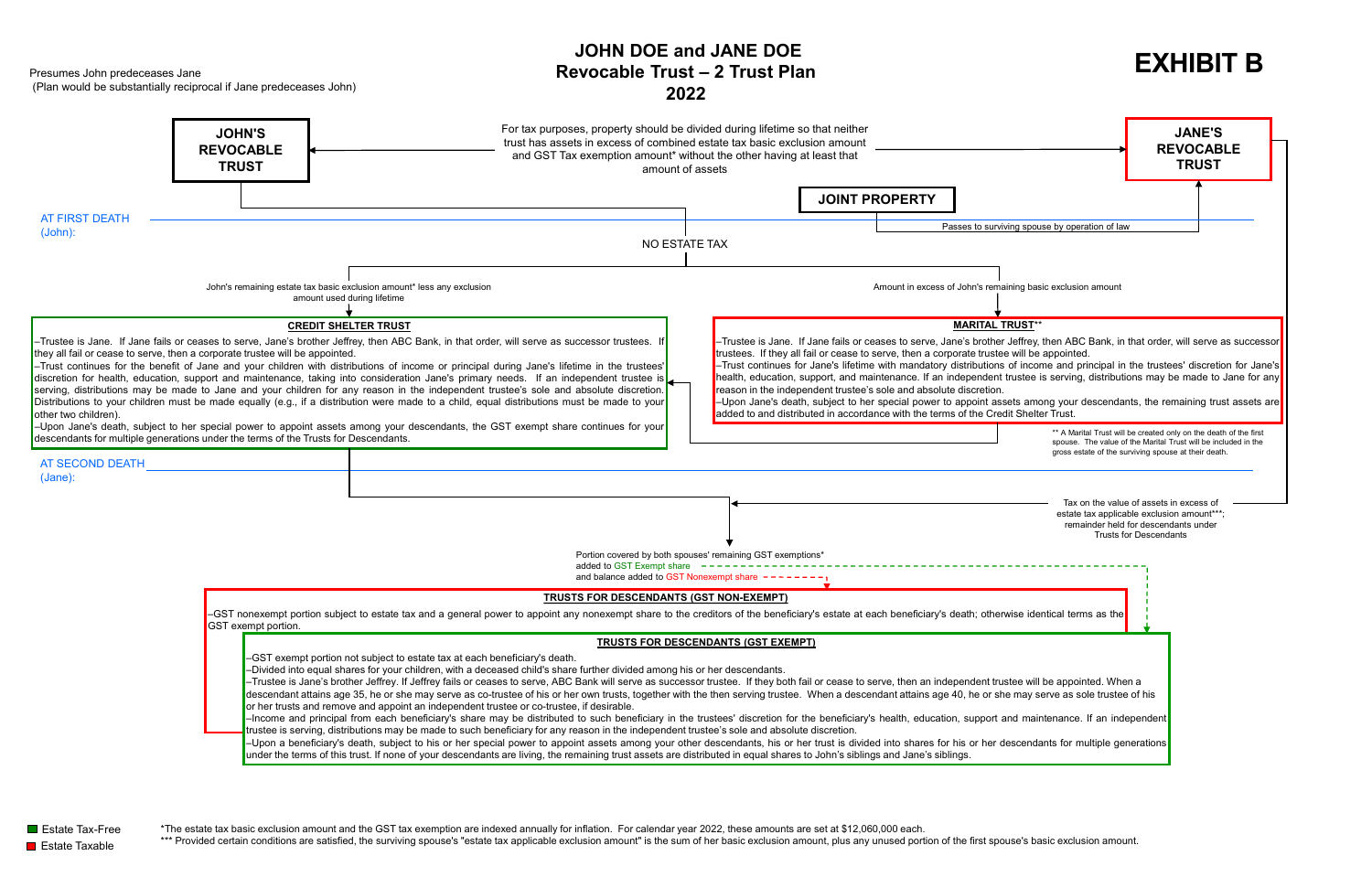#### Presumes John predeceases Jane

(Plan would be reciprocal if Jane predeceased John)



–If none of your descendants are living, the remaining trust estate will be distributed one-half to John's intestate heirs and one-half to Jane's intestate heirs.

#### **JOHN DOE and JANE DOE Joint Revocable Trust 2022**

## **EXHIBIT C**